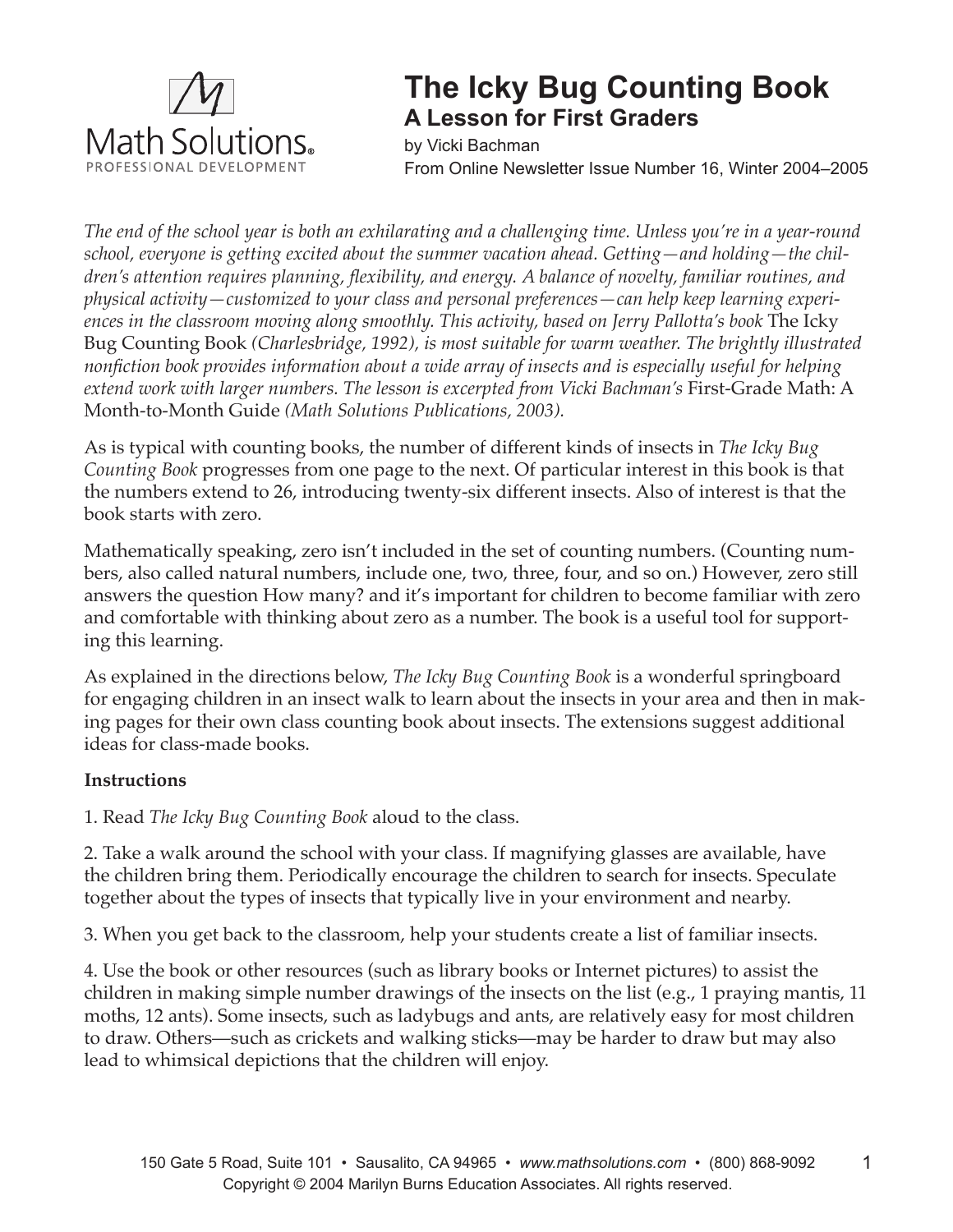

Figure 1. Yucheng drew one praying mantis.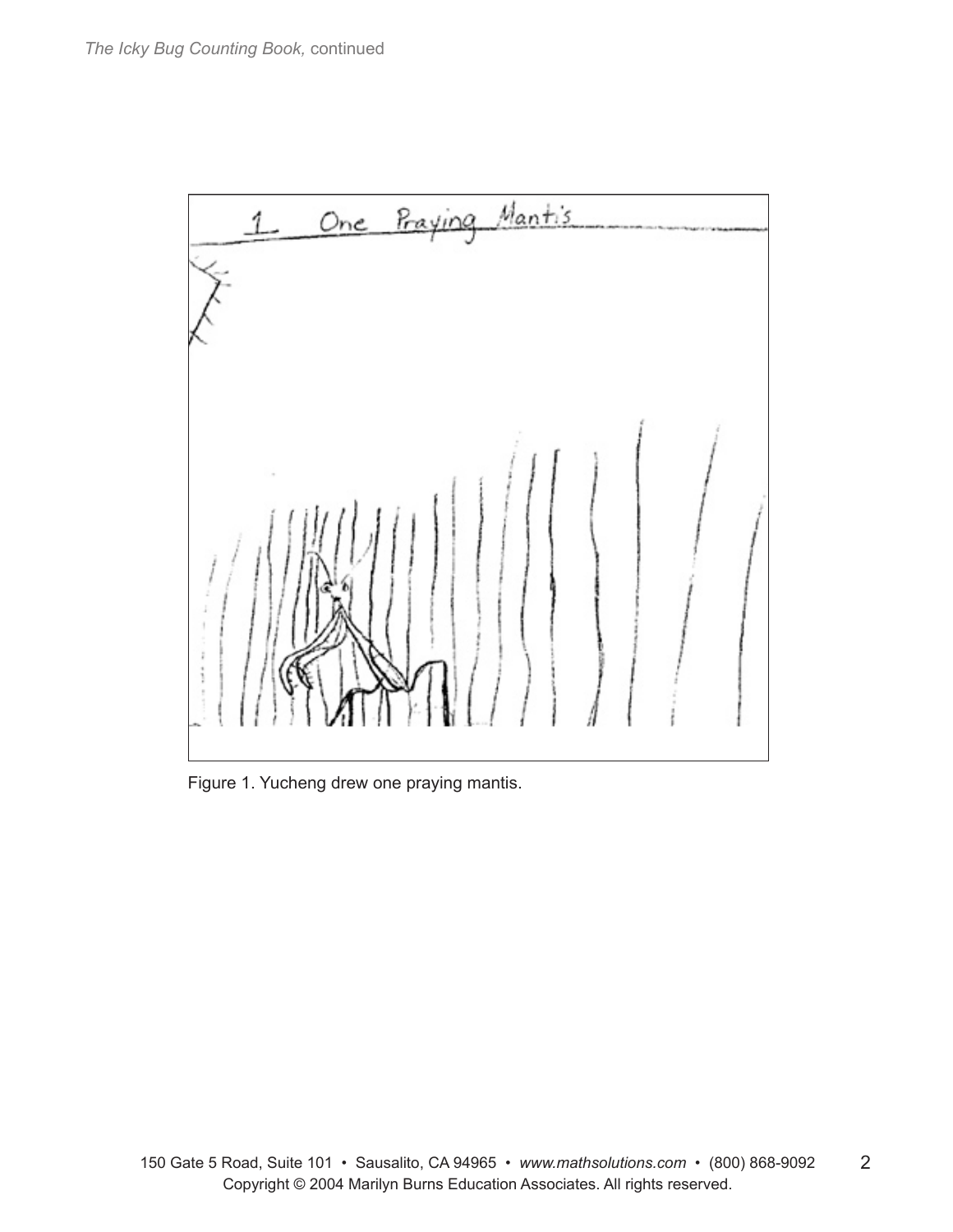

Figure 2. Tobias drew 11 moths.